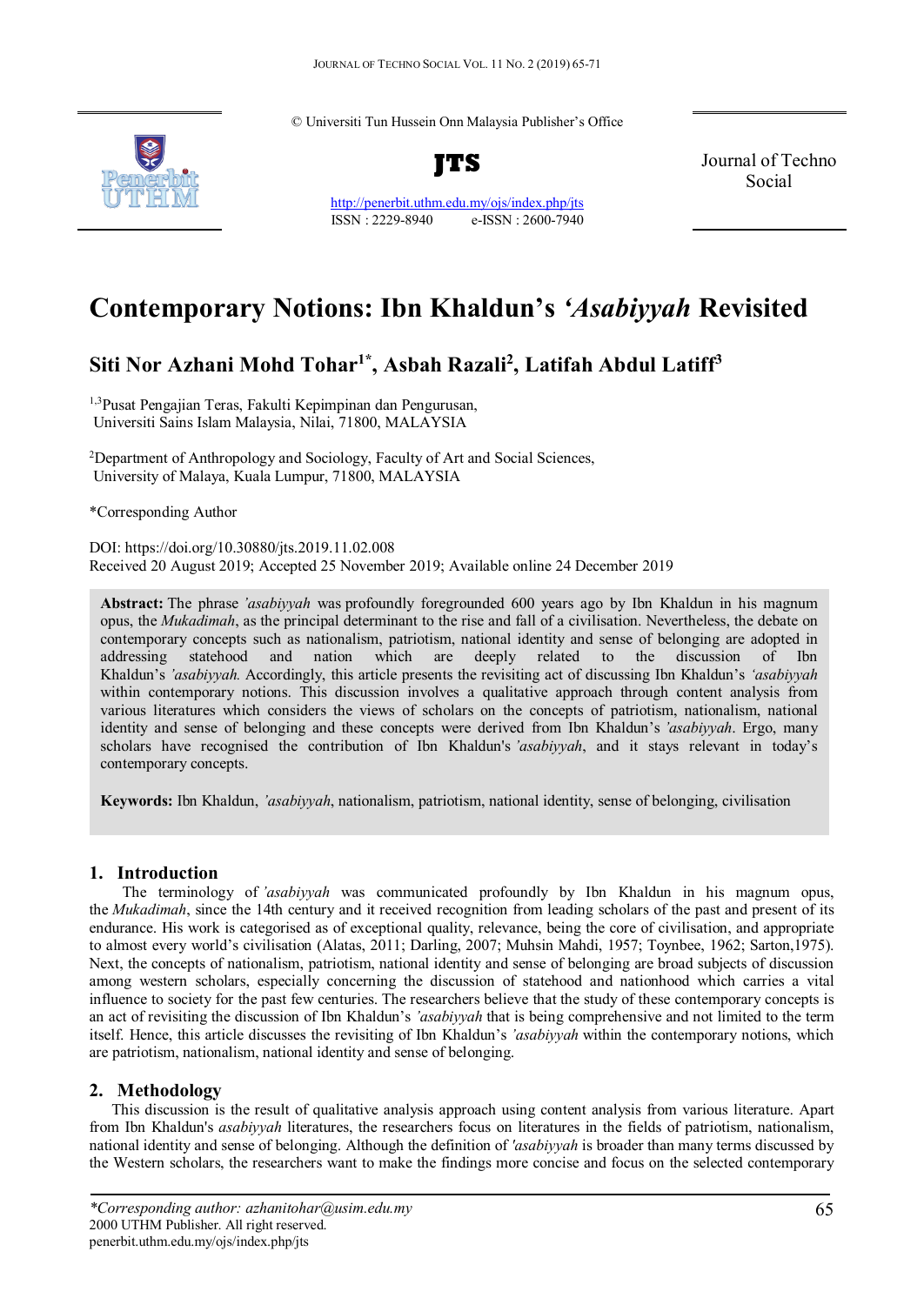notions which highly discussed and in intention for the further analysis to continue discussing the relevance of Ibn Khaldun's *'asabiyyah* to other contemporary notions.

#### **3. Ibn Khaldun's** *'Asabiyyah*

Ibn Khaldun coined the term *'asabiyyah* in his discussion on the three stages of the cyclical development of civilisation. These stages are i) the early stage or the birth characterised by a sentiment of *'asabiyyah* to fulfil fundamental necessities, ii) the civilised stage, characterised by the emergence of a system of government that produces a ruling class separate from the population, filled by wealth and, consequently, it, weakens *'asabiyyah* among its people, and iii) the decline and fall stage, caused by the expansion in prosperity and the weakening of the *'asabiyyah,* which then leads to political and economic collapse (Muhsin Mahdi, 1957; Wan Hashim Wan Teh, 1997).

The *'asabiyyah*, the basis of civilisation, is guided by complete loyalty and obedience to the excellent leadership, cultural norms, and the community. This idea concerns mutual love among the community, which leads to cooperation, collaboration, respect, concern, and avoiding catastrophe. *'asabiyyah* too, promotes its community to share its prosperity and hardship. The spirit then evolves into courage and a willingness to fight and sacrifice for their community and homeland. These people who are engaged in *'asabiyyah* would not stay put when a member of their community is oppressed and would fight for their rights (Ibn Khaldun, 1967). *'asabiyyah* is a natural sentiment (Alatas, 2014; Dion, 2007), and it plays its role when a member of its community is oppressed, harmed, or murdered (Dion, 2007).

The discussion scrutinizes significantly on oppression and the struggle for rights, which Ibn Khaldun (1967) explains that civilisation is reinforced based on two characteristics: i) *Syawkah* (strength) based on *'asabiyyah*, and ii) wealth. Through a strong sense of *'asabiyyah*, the leadership can ensure the loyalty of his people, who collaborates with them in building their civilisation. Nevertheless, the reverse situation occurs when a leader strays far from a shared *'asabiyyah* with his people and establishes a barrier between himself and his people because he regards them as the enemy (Zainab al-Khudairi, 1979). A leader who does not share his people's *'asabiyyah* is believed to be corrupt and his wealth hoarded away from the people, then onerous systems of taxations are introduced, which leads to a weakened economy and the plummet in *'asabiyyah* among the people due to the hardships in life. The people who still firmly hold on the *'asabiyyah* will issue demands to obtain their proper rights. Conversely, if the people lose their sense of *'asabiyyah*, they will obey their leadership without question, even when oppression inflicts upon them (Ibn Khaldun, 1967).

Hence, *'asabiyyah* comprises positive traits, mutual love, cooperation, respect, and the courage to fight for society and country and bravery in voicing out demands for the public benefit. A respected leader will inspire loyalty and obedience among his community who shares *'asabiyyah* on leadership and societal norms and culture. A shared objective, experience, norms, and culture further strengthens and stabilizes *'asabiyyah*. Religion represents an essential part of Ibn Khaldun's *'asabiyyah*, as religion serves to resolve conflict and envy within the community. In understanding society, we must return to comprehend the *'asabiyyah* concept as expounded by Ibn Khaldun (Akbar Ahmed, 2002). Therefore, Ibn Khaldun's *'asabiyyah* has been translated into several terms, among them are social cohesion, esprit de corps, solidarity, sense of belonging, patriotism and nationalism, but this article opts to retain the term *'asabiyyah*, as Ibn Khaldun's concept has its own identity and could not be completely delineated through other terms (Simon, 2002).

#### **4. Patriotism**

The western scholar considered patriotism in broad definitions. By referring to loyalty as the primary definition, Keller (2007) and Costa (2011) agreed that patriotism is usually sustained by bad faith, which shows people tend to be loyal if there are any valuable characteristics of the country that makes it worthy of loyalty. Nevertheless, patriotism without bad faith cannot be utilised to build a better future for the country because there is less critical consciousness to fix weaknesses (Costa, 2011). In exhaustive discussion, patriotism refers as an evaluation of a country through critical conscious, shaping of opinions based on the country's elite class, supporting an alternative system if the country no longer adheres to humanistic values, realigning collective history by considering different views, supporting democracy, rejecting of unquestioned acceptance of state authority, accepting negative emotion towards the state, moderating individual self-concept in relation to national ideology, being temporal comparisons that bear a high relevance, and being an objectivist criteria in defining membership in a group in rejected (Blank & Schmidt, 2003).

Local scholars focus more on discussions that emphasises one emotion-driven value and action, which is love and loyalty to a country and a willingness to act in order to defend their homeland and this emerges through the use of certain symbols such as borders and a capital to determine the status of a nation-state, national identity, citizenship, national language, economy, culture and arts, flag, national anthem, and so on (Abdul Latiff Abu Bakar, 2012; Ku Hasnita Ku Samsu & Mohd Haizam Mohd Nor, 2009).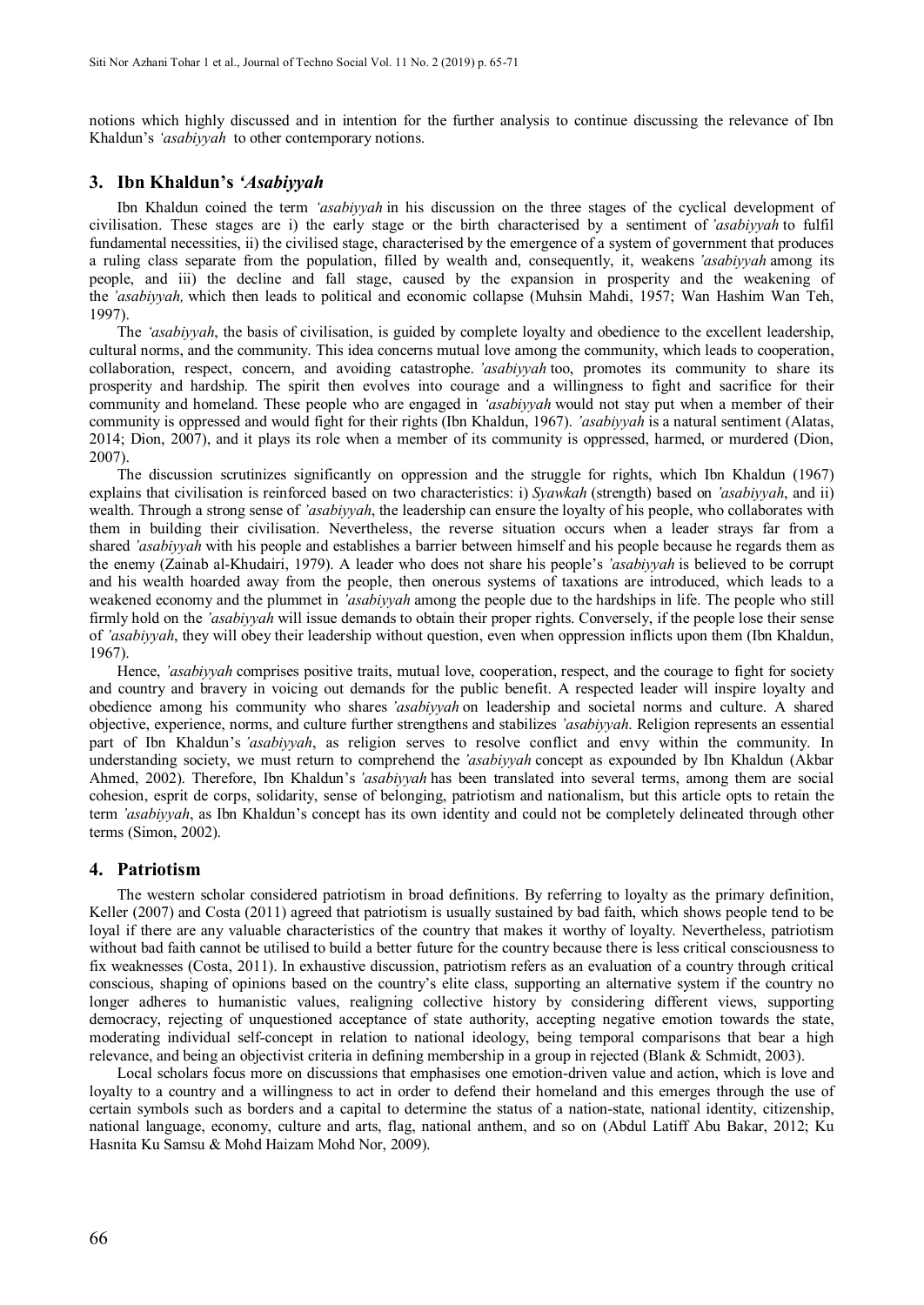#### **5. Nationalism**

Nationalism's discussion offers both positive and negative undertones. The western scholars are more inclined to define nationalism in a negative sense. It is because, it concerns a sentiment and act which are based on the idea that their country is supreme, having an uncritical acceptance of state and political authority, bearing extreme national ideology, and suppressing conflicting points of view (Blank & Schmidt, 2003), carrying a negative attitude towards ethnic minorities (Kleinpenning & Hagendoorn, 1993). These situations materialise due to identification of the group as homogeneous based on their lineage, nation, and culture (Blank & Schmidt, 2003). In this context, nationalism refers to ethnocentrism; an idea that one's ethnicity is superior to other ethnic groups (Karasawa, 2002).

Nonetheless, Islamic scholars embrace a more positive view of nationalism, emerging from the necessities of societal life and leading to cooperation and togetherness, a very distinctive concept from negative nationalism that creates racism, hatred and hostility with others (Syeikh Muhammad Uthman El-Muhammady, 2012; Said Nursi, 2001).

In the Malay realm, the nationalism that arises from the Islamization movement works as an initiating factor to the Malay independence. Furthermore, the Malay nationalism does not concern ethnocentrism. It is because, within the Malay nationalism, there are Islamic values that induce cooperation with other ethnics.

#### **6. National Identity**

The expression of national identity has been broadly considered in interpreting group sentiment, with a positive emotion bond to the nation and contributing to the shaping of individual identity based on national cohesion (Tajfel  $\&$ Turner, 1986; Mummendey & Klink, 2001). Nevertheless, Blank & Schmidt (2003) emphasise that there is no definite definition of national identity, but among the characteristics that could define national identity involves a positive view of the nation, the merging of significant national sentiment within individual identity, the individual knowledge to own and be owned by the nation, a belief based on national objectives and problems, a faith in opportunities and challenges for individual behavior and a willingness to appreciate the national culture. This unclear definition is indistinguishable from patriotism.

Hence, nationalism and patriotism can be regarded as consequences of national identity (Blank & Schmidt, 2003), patriotism being the love of a nation, and nationalism being a positive evaluation of their society, viewing their nation as supreme and better than other nations, and act as the most dominant one (Kosterman & Feshbach, 1989; Blank & Schmidt, 2003).

However, there have been scholars that merged both nationalism and patriotism, without presenting the negative connotations and not distinguishing the two concepts. Adorno et al. (1950) combined patriotism and nationalism and put forward a term called "genuine or true patriotism". These terms are continuity from the term "blind patriotism," referring to uncritical support of the collective (similar to nationalism), while "constructive patriotism" refers to an awareness to criticise a group support (Schatz & Staub, 1997). For instance, the act of burning a national flag is seen as unpatriotic, but it could also be a sign of dissatisfaction with the current situation based on ideal or constructive thought and love for the country (Schatz, Staub, & Lavine, 1999).

National identity that covers both patriotism and nationalism is dynamic and recognised by both western and eastern scholars, as this national identity is adaptable to the stability of norms, cultural values, and actual behaviour depending on current changes involving constraints, opportunities, institutions, and socio-economic conditions (Goby, 2004; Tartakovsky, 2011), and will continue to interact with its environment to adapt and remain functional and relevant to the times, and this is dependent on the 'dignity' and 'pride' as well as unity among members of the collective (Zainal Kling, 2012). The necessity of the two concepts are interconnected as nationalism is supported by the presence of an authoritarian structure between the state and the citizen, while patriotism supports aspects of nationalism through dispersion of authoritarian relationship (Blank & Schmidt, 2003), and patriotism serves as the core of nationalism (Abdul Latiff Abu Bakar, 2012).

#### **7. Sense of Belonging**

Sense of belonging is a concept that is discussed in prominent theories such as Maslow's Theory of Motivation and Personality and Glasser's Choice Theory. Sense of belonging concerns the experience of the person's involvement in the system or environment that makes one feel that he or she is an essential part of that system and environment (Hagerty, et. al 1992). There is no substantial evidence to deny (Jones, 2009) that sense of belonging is a human need (Jones, 2009; Maslow, 1987). McMillan & Chavis (1986) also realise that the spirit of belonging is an accepted and vital individual in a group of members of society. Each member feels needed and united for the benefit of their community. Individual needs will be met as a result of the consolidation of this commitment. In the discussion of selfidentity instability, the essence of the sense of belonging is almost in line with the definitions of ''self-pride'' (the way one values one's self or esteem) and ''oneness'' (ability to belong to a group, feeling proud and confident of their membership) (Zainal Kling, 2012).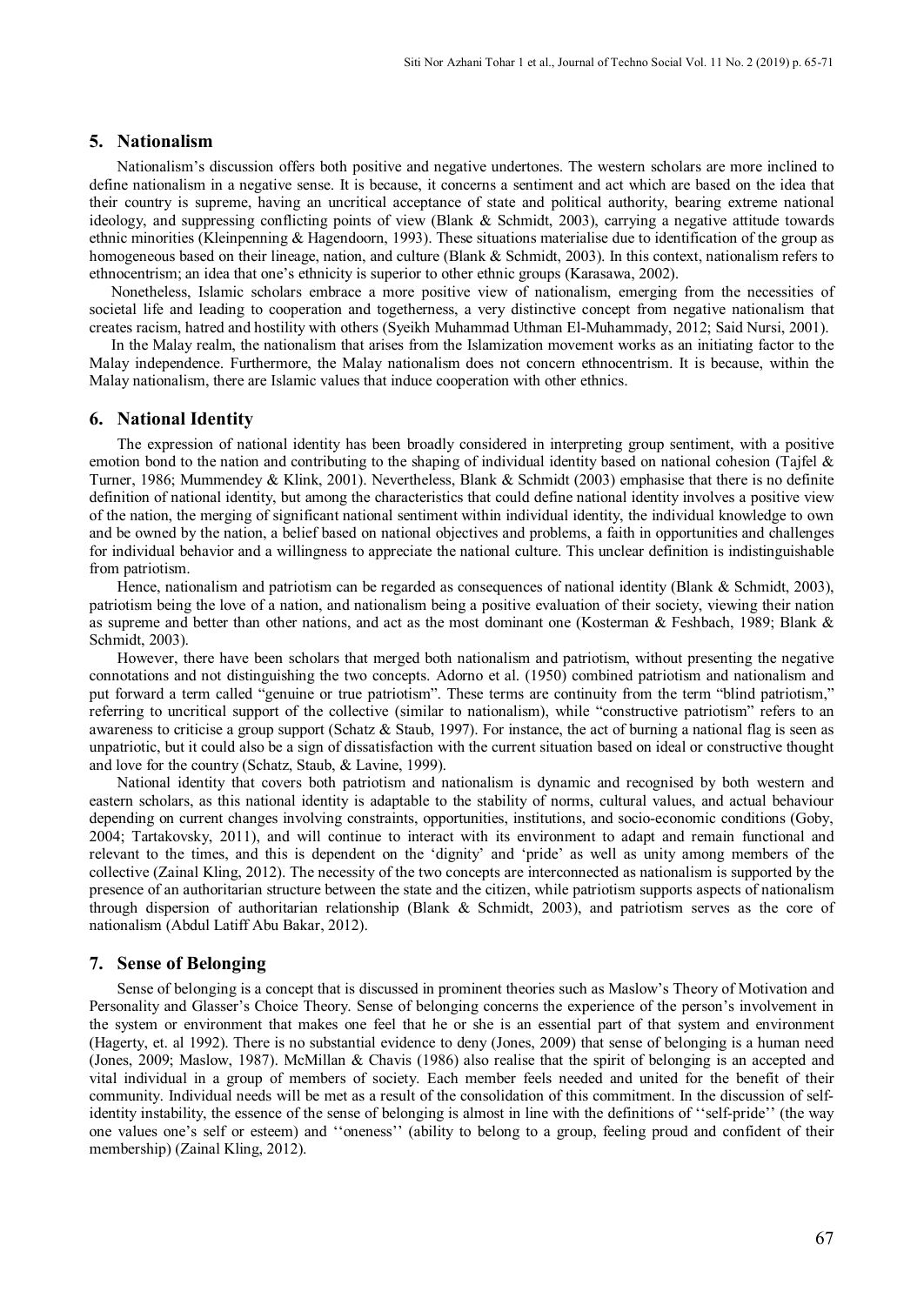Thus, individuals with low sense of belonging are often associated with loss of psychological well-being (Thompson-Fullilove, 1996), reported to have high levels of anxiety disorder, depression and suicidal tendencies, thus, sense of belonging in society can improve an individual's mental health (Mclaren, Jude, & McLachlan, 2007).

#### **8. Ibn Khaldun's** *'asabiyyah* **Revisited in Contemporary Concepts**

This scholarly representation of the concepts of patriotism, nationalism and the spirit of self-preservation is the spirit of national identity and these concepts existed in Ibn Khaldun's *'asabiyyah*.

National identity in the context of patriotism, nationalism is believed to be a spirit of love for the nation. It is the result of loyalty to the homeland and community. It is this spirit that motivates us to devote our energy and resources to fight to defend the country; hold the same views, goals, experiences, values and cultures; making religion and sense of belonging as the basis; are also essential concepts in Ibn Khaldun's *'asabiyyah*. *'asabiyyah* emphasizes the love of fellow believers who also encouraged them to love their people and their homeland. The sentiment of loyalty to a nation is based on the quality of the country is also discussed by Ibn Khaldun (1967) which is present in the three phases of civilization, varied levels of *'asabiyyah* according to the civilization situation. "A strong *'asabiyyah* existed in the early stages of civilization because, at this time, all members of the community held the same goal and desire in developing their civilization. However, the *'asabiyyah*'s strength weakened as the national leadership began to distance itself from society, live in luxury, engage in corruption and begin to oppress the society with high tax. It proves that Ibn-Khaldun's discussion also takes into account the quality inherent in a country can determine the level of *'asabiyyah* of society as it discusses the concept of patriotism and national identity.

In addition, *'asabiyyah* existence is driven by a number of related desires such as the inclination to live together in sharing and friendship; cooperate; experience ups and downs together by helping and protecting those close to them; and the desire that the same feeling felt by his companion (Ibn Khaldun, 1967; Muhsin Mahdi, 1957). This concept of *'asabiyyah* by Ibn-Khaldun does not differ much from the discussion of the sense of belonging since it discusses the feeling of included and having a group in which he or she feels important and being valued and shared and complementing each other. *'asabiyyah* also assures individuals' safety and security when members of their community help one another in need. This spirit drives the individual to feel, belong and be appreciated by his community. Individuals too, play the role of fellow *'asabiyyah* since they feel that they belong to the community.

On the idea of "true" or "genuine" patriotism or "constructive patriotism" that is to accept critical thinking to criticize the nation based on fixing weaknesses for mutual benefit is in line with Ibn Khaldun's *'asabiyyah*. The spirit of unity is following Ibn Khaldun's *'asabiyyah*, that can produce the ability to defend one's self and to make claims; absolute obedience will destroy the spirit of belonging (Ibn Khaldun, 1957). The "strong *'asabiyyah"* occurs when the people can rise to defend their rights even when the leadership of his country is of poor quality. The power to make demands is in line with the will of the community is crucial to making a civilisation that lasts longer. Healthy *'asabiyyah* will lead to an attempt to prevent oppression against its people. Hence, this discussion is not different in comparison to the concept of patriotism that promotes the development of ideas based on rational and critical thinking in assessing and conveying views on leaders and governments to develop the country. Nevertheless, this spirit falters when the quality of the country no longer exists as expected. However, if members of the public dare to rise to critical consciousness to deliver on their recommendations, then there will be opportunities for the quality of a country to be restored.

Thus, it can be concluded here that the concepts brought about by national identity which embody the spirit of patriotism, nationalism and sense of belonging were first discussed 600 years ago in Ibn Khaldun's *'asabiyyah* concept. The term Ibn Khaldun' *'asabiyyah* has been translated in various terms as esprit de corps, solidarity, nationalism and patriotism by some scholars (Dover, 1952). Al-Khudairi also translated *'asabiyyah* as something related to the spirit of nationalism and patriotism (Indriaty Ismail, 2015). Said Nursi too validated that Ibn Khaldun' *'asabiyyah* is a positive essence of nationalism (Sheikh Muhammad Uthman El-Muhammady, 2012).

The need to revisit Ibn Khaldun *'asabiyyah* is important in reviving concepts discussed by leading Islamic scholars, whereby such inclinations existed prior to contemporary notions that were popularised and adopted through discussions by Western scholars. The discussions of ancient Islamic scholars are indeed significant and capable of creating a dialogue in a broader context that would be relevant to all ages, including those of the later era. Thus, in order to restore the civilisation of Islam today, the supremacy of these ancient Islamic scholars needs to be revisited in an appropriate manner to discuss the knowledge and findings of Western scholars in contradictions, equality and legitimacy, and can be considered an ultimate highlight in the credibility of the Islamic civilisation itself.

#### **9. Conclusion**

The researcher aspires to stress that this discussion is to gauge the revisited of Ibn Khaldun's *'asabiyyah* within the contemporary atmosphere, which is more focused on the patriotism, nationalism, national identity and sense of belonging. The emphasis here is because Ibn Khaldun's *'asabiyyah* contains an important concept that could serve as an umbrella to other contemporary concepts within the field of sociology.

The concepts of loving one's country and society, sharing of goals, objectives, and values, bravely sacrificing, feeling of being owned by the society and the interest in voicing out ideas and suggestions are too detailed by Ibn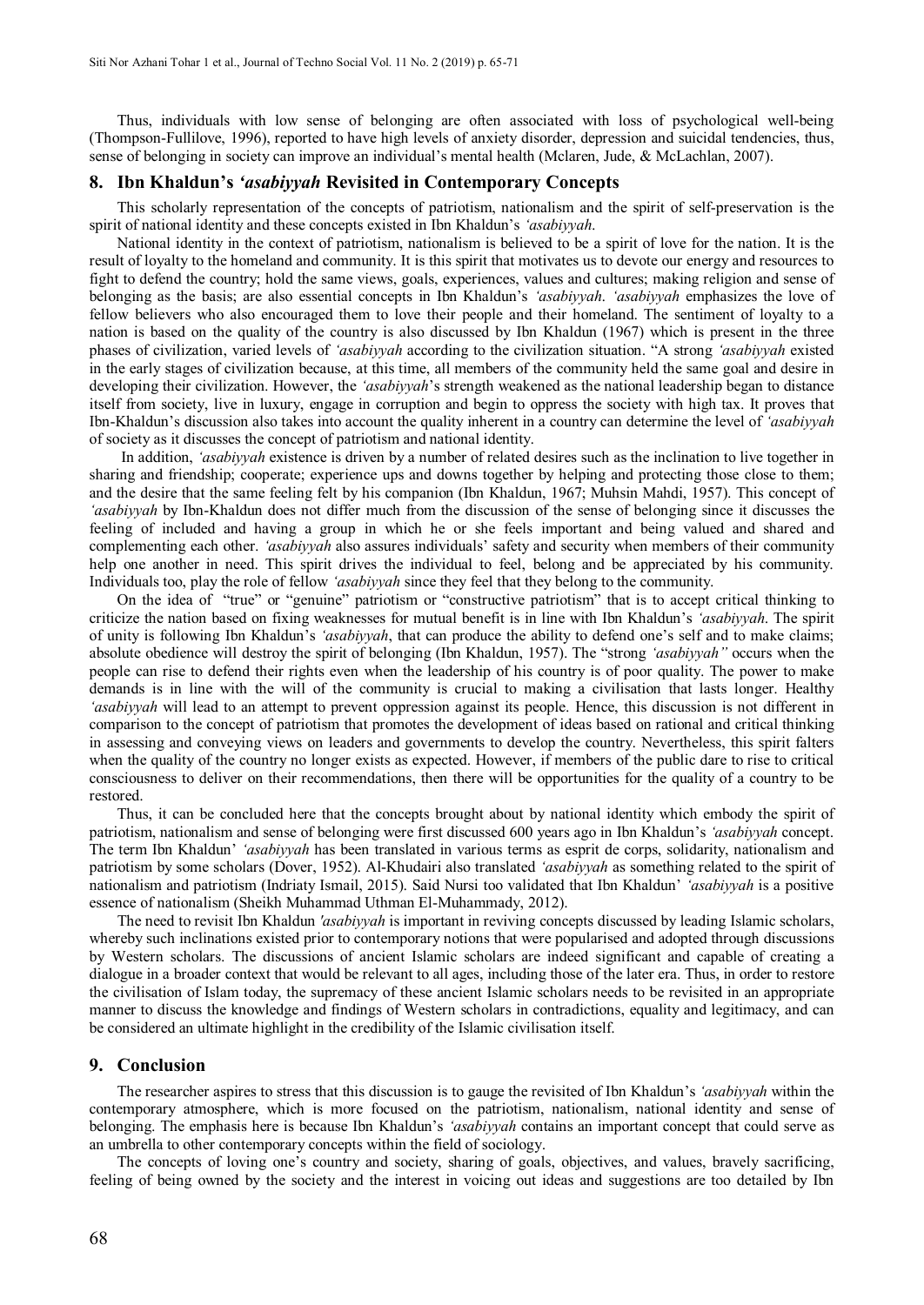Khaldun when discussing the sentiment of togetherness that determines the strength of civilisation. Malik Bennabi also elucidates that human civilization cannot exist without a shared unique identification and characteristics (Berghout, 2015).

Even though Ibn-Khaldun's *'asabiyyah* discussion concerned the Arab community of his era, but many sergeants acknowledge its relevance. It makes the notion applicable to all ages and civilizations up to the present day. Ibn Khaldun' *asabiyyah* also does not deny and addresses the needs of a heterogeneous, multi-ethnic modern society. An individual with the awareness for national development will sow the seeds of love for the country through *'asabiyyah* shared by all ethnicities within the civilization.

Ergo, the power of Islamic scholars in the past has to be revisited in contemporary concepts around the globe. As a matter of fact, the discussion of the Islamic scholars in the past was all-embracing and not limited to single denomination.

#### **Acknowledgement**

We would like to express our thankfulness to Universiti Sains Islam Malaysia (USIM) on the financial support for this research by a university research grant (PPPI/FKP/PPT/0217/051000/11818).

#### **References**

Abdul Latiff Abu Bakar (2012). Jati Diri dan Patriotisme Berpaksikan Sejarah, Perlembagaan dan Dasar Kerajaan ['Identity and Patriotism Rooted in History, the Constitution and Government Policy']. In Latiff Abu Bakar (Ed.), Jati Diri dan Patriotisme Teras Peradaban Malaysia ['Identity and Patriotism as the Core of Malaysian Civilisation']. Tanjong Malim: UPSI, 1-34.

Adorno, T. W., Frenkel-Brunswik, E., Levinson, D. J., & Sanford, R. N. (1950). The Authoritarian Personality. New York: Norton.

Akbar Ahmed (2002). Ibn Khaldun's Understanding of Civilizations and the Dilemmas of Islam and the West Today. The Middle East Journal, 56(1): 20-45.

Alatas, S. F. (2011). Ibn Khaldun. In G. Ritzer & J. Stepnisky (Eds.), Major Social Theorists Volume I: Classical Social Theorists (pp. 12-29). Chichester, West Sussex: Wiley-Blackwell.

Alatas, S. F. (2014). Appying Ibn Khaldun: The Recovery of a Lost Tradition in Sociology. New York: Routledge.

Berghout, A. (2015). The Pattern of Cycle of Civilization: Resemblance between Ibn KhaldËn and Malik Bennabi ' s Views. Journal of Islam in Asia, 12(1): 228–245.

Blank, T., & Schmidt, P. (2003). National Identity in a United Germany: Nationalism or Patriotism? An Empirical Test With Representative Data. Political Psychology, 24(2): 289–312.

Costa, M. V. (2011). The Fragility of Patriotism. Philosophy of Education: 9–12.

Darling, L. T. (2007). Social Cohesion ('Asabiyya) and Justice in the Late Medieval Middle East. Comparative Studies in Society and History, 49(2): 329-357.

Dion, M. (2007). According to Khaldun's Concept of History and the Quranic Notions of Economic Justice and Temporality. In Tymieniecka, A-T. (Ed.), Timing and Temporality in Islamic Philosophy and Phenomenology of Life. Netherlands: Springer, 323-340

Dover, C. (1952). The Racial Philosophy of Ibn Khaldun. Phylon (1940-1956), 13(2): 107-119.

Goby, V. (2004). If You Look Like Me, I'll Talk to You: A Preliminary Study of Ethnic Identity and Inter-ethnic Interaction Among Women in Singapore. Asian Ethnicity, 5(2): 235-244.

Hagerty, B. M., Lynch-Sauer, J., Patusky, K., Bouwsema, M., & Collier, P. (1992). Sense of Belonging: a Vital Mental Health Concept. Archives of Psychiatric Nursing, 6: 172-177.

Ibn Khaldun (1967), The Muqaddimah: An Introduction to History. Translated by Franz Rosenthal. Princeton, NJ: Princeton University Press.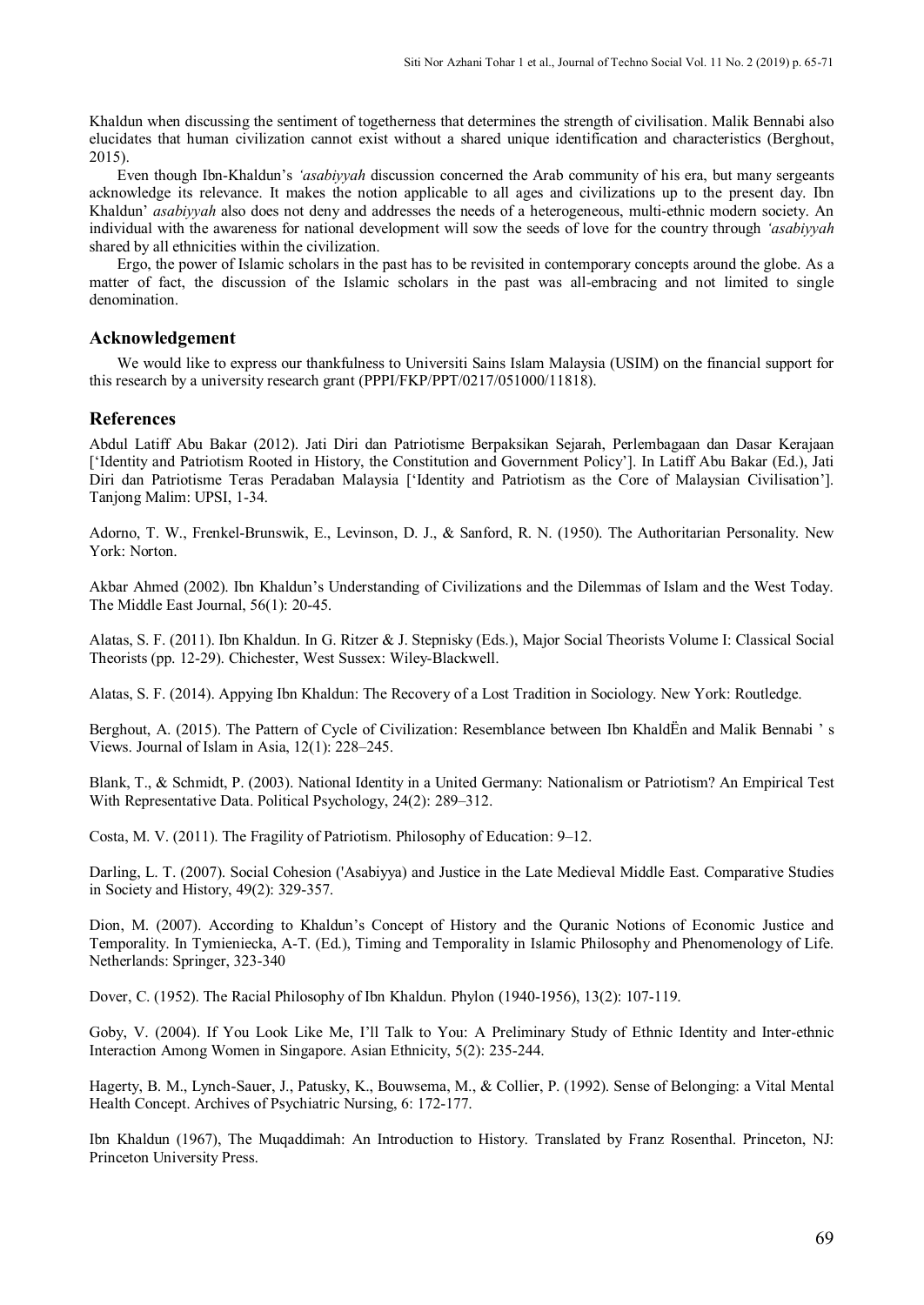Indriaty Ismail (2015). *'asabiyyah*h dan Kepentingannya [''Asabiyyah and Its Significance']. In Ahmad Sunawari Long (ed.), Falsafah Ibn Khaldun ['Philosophy of Ibn Khaldun']. (pp. 101-110). Kuala Lumpur: Institut Terjemahan & Buku Malaysia.

Jones, R. C. (2009). Sense of Belonging and Its Relationship with Quality of Life and Symptom Distress among Undergraduate College Students (PhD Thesis). Oklahoma State University.

Karasawa, M. (2002). Patriotism, Nationalism, and Internationalism Among Japanese Citizens: An Etic-Emic Approach. Political Psychology, 23(4), 645–666.

Keller, S. (2007). *The Limits of Loyalty*.Cambridge: Cambridge University Press, 52-93.

Kleinpenning, G. & Hagendoorn, L. (1993). Forms of Racism and the Cumulative Dimension of Ethnic Attitudes. Social Psychology Quarterly, 56: 21-36.

Kosterman, R., & Feshbach, S. (1989). Toward a Measure of Patriotic and Nationalistic Attitudes. Political Psychology, 10: 257–273.

Ku Hasnita Ku Samsu & Mohd Haizam Mohd Nor (2009). Semangat Patriotisme dalam Kalangan Mahasiswa Bukan Melayu di Institusi Pengajian Tinggi, Sekitar Lembah Klang ['Patriotic Sentiments among Non-Malay Students in Institutes of Higher Education, around the Klang Valley']. Akademika 75 (Jan-April): 85-100.

Maslow, A. H. (1987). Motivation and Personality (3rd Ed.). New York, NY: Harper and Row.

Mclaren, S., Jude, B., & McLachlan, A. J. (2007). Sexual Orientation, Sense of Belonging and Depression in Australian Men. International Journal of Men's Health, 6(3): 259–272.

Mcmillan, D. W., & Chavis, D. M. (1986). Sense of Community: A Definition and Theory. Journal of Community Psychology, 14(January): 6–23.

Muhsin Mahdi (1957). Ibn Khaldun's Philosophy of History: A Study in the Philosophic Foundation of the Science of Culture. London: George Allen and Unwin.

Mummendey, A., & Klink, A. (2001). Nationalism and Patriotism : National identication and Out-Group Rejection. British Journal of Social Psychology, 40, 159–172.

Said Nursi (2001). Letters: 1928-1932, translated by Ş. Vahide. Istanbul: Sözler Publications, 381

Sarton, G. (1975). Introduction to the History of Science Vol. III: Science and Learning in the Fourteenth Century. New York: Robert E. Krieger Publishing Company.

Schatz, R. T., & Staub, E. (1997). Manifestations of Blind and Constructive Patriotism: Personality Correlates and Individual-Group Relations. In D. Bar-Tal & E. Staub (Ed.), Patriotism in the Lives of Individuals and Nations. Chicago: Nelson-Hall, 229–245.

Schatz, R. T., Staub, E., & Lavine, H. (1999). On the Varieties of National Attachment: Blind versus Constructive Patriotism. Political Psychology, 20: 151–174.

Simon, H. (2002). Ibn Khaldun's Science of Human Culture. Translated by Fuad Bali. New Delhi: Adam Publishers and Distributors.

Syeikh Muhammad Uthman El-Muhammady (2012). Jati Diri Melayu dan Semangat Patriotisme Mengikut Kaca Mata Islam ['Malay Identity and Patriotism through Islamic Lens']. In Abdul Latiff Abu Bakar (Ed.), Jati Diri dan Patriotisme: Teras Peradaban Malaysia ['Identity and Patriotism as the Core of Malaysian Civilisation']. Tanjong Malim: UPSI, 81-108.

Tajfel, H., & Turner, J. C. (1986). The social Identity Theory of Intergroup Behavior. In S. Worchel & W. G. Austin (Ed.), Psychology of Intergroup Relations (2nd ed.). Chicago: Nelson-Hall, 7-24.